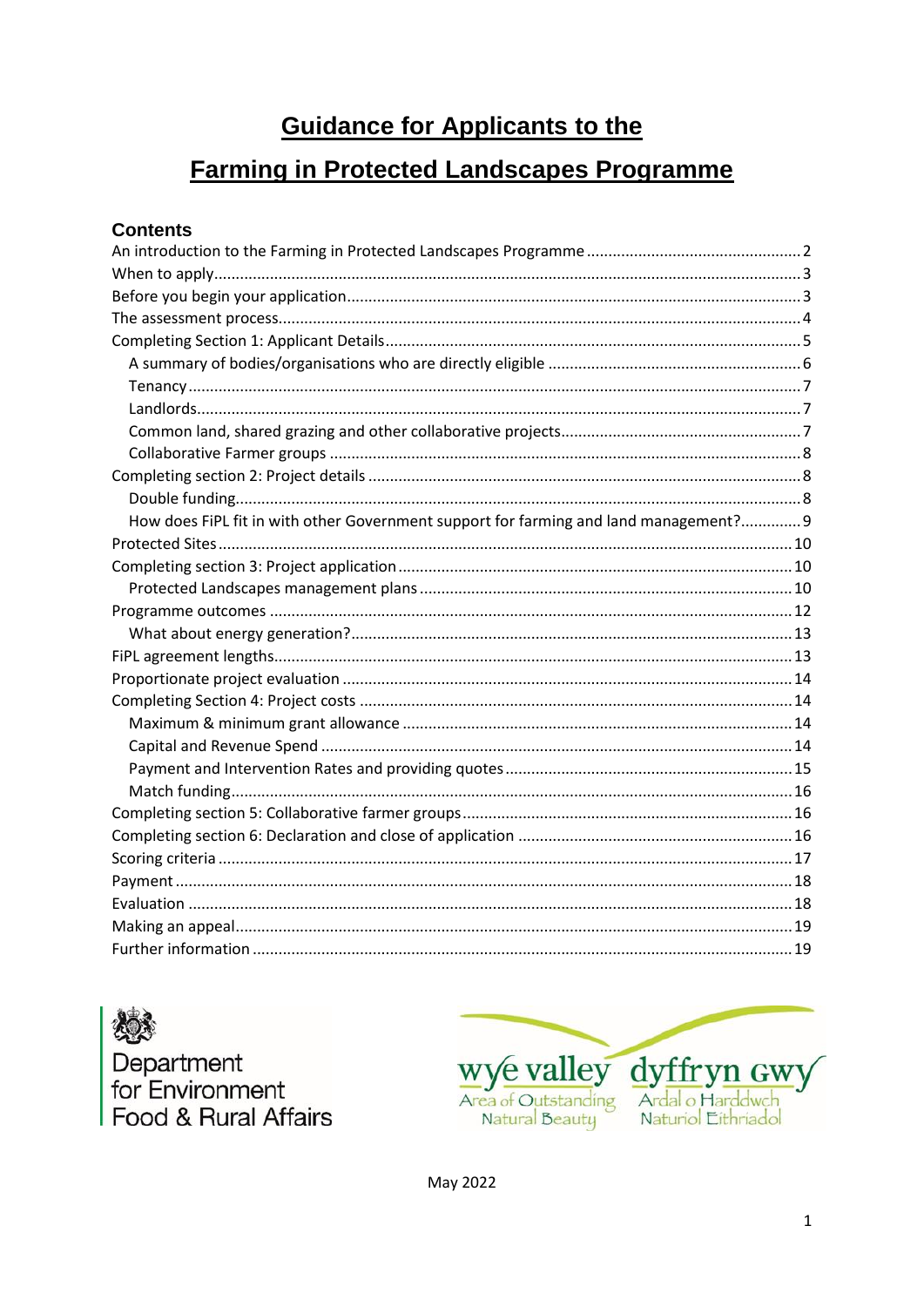# <span id="page-1-0"></span>**An introduction to the Farming in Protected Landscapes Programme**

The Farming in Protected Landscapes (FiPL) programme has been created by Defra and it forms part of the Government's Agricultural Transition Plan.

It provides funds to allow farmers and land managers to work with Protected Landscape organisations (National Park Authorities and Areas of Outstanding Natural Beauty teams) to provide benefits for nature, climate, people and places. The programme will run until 31 March 2024.

## **A more detailed overview of the programme**

Our Protected Landscapes (PLs) – our National Parks and Areas of Outstanding Natural Beauty (AONBs) - are special and unique and need to be managed, enhanced and protected while also supporting the farmers<sup>1</sup> and communities who work within them and the wider local economy.

The Farming in Protected Landscapes programme, which operates in England, provides additional investment in these places to allow farmers to work in partnership with Protected Landscape bodies to deliver bigger and better outcomes for the environment, for people and for the place.

Protected Landscapes can make an important contribution to:

- **Climate** delivering net zero with nature and nature-based solutions to help communities adapt to the unavoidable effects of climate change;
- **Nature** playing a leading role in the delivery of the Nature Recovery Network and achieving the PMs commitment to protect 30% of land by 2030;
- **People** providing a natural health service that will improve the nation's public health and wellbeing through increased access to nature across all parts of society, as part of our green recovery;
- **Place** creating centres of excellence and green innovation that are flourishing places to live and work, each with a strong identity and cultural heritage, and high recognition as attractive visitor destinations

As part of the Agricultural Transition Plan, the government has committed to help farmers and land managers deliver against these four areas, in a holistic way - in order to meet the requirements of individual Protected Landscapes, helping strengthen their special importance and enhance their environments and accessibility.

The programme will be delivered by farmers, working in partnership with Protected Landscape teams **–** Protected Landscape teams and farmers living and working in these areas know the opportunities and challenges facing their landscapes and communities the best. This is an opportunity for Protected Landscapes teams, farmers, and others within these areas to work better together, leading work at an individual landscape level, building on existing relationships.

The programme is project based and takes a bottom-up approach **-** this means that funding will support individual projects proposed by farmers, and approved by Local Assessment Panels, which will support Protected Landscapes' local priorities.

**.** 

<sup>&</sup>lt;sup>1</sup> 'Farmers' - refers to both farmers and other land managers in the private, public and charity sectors.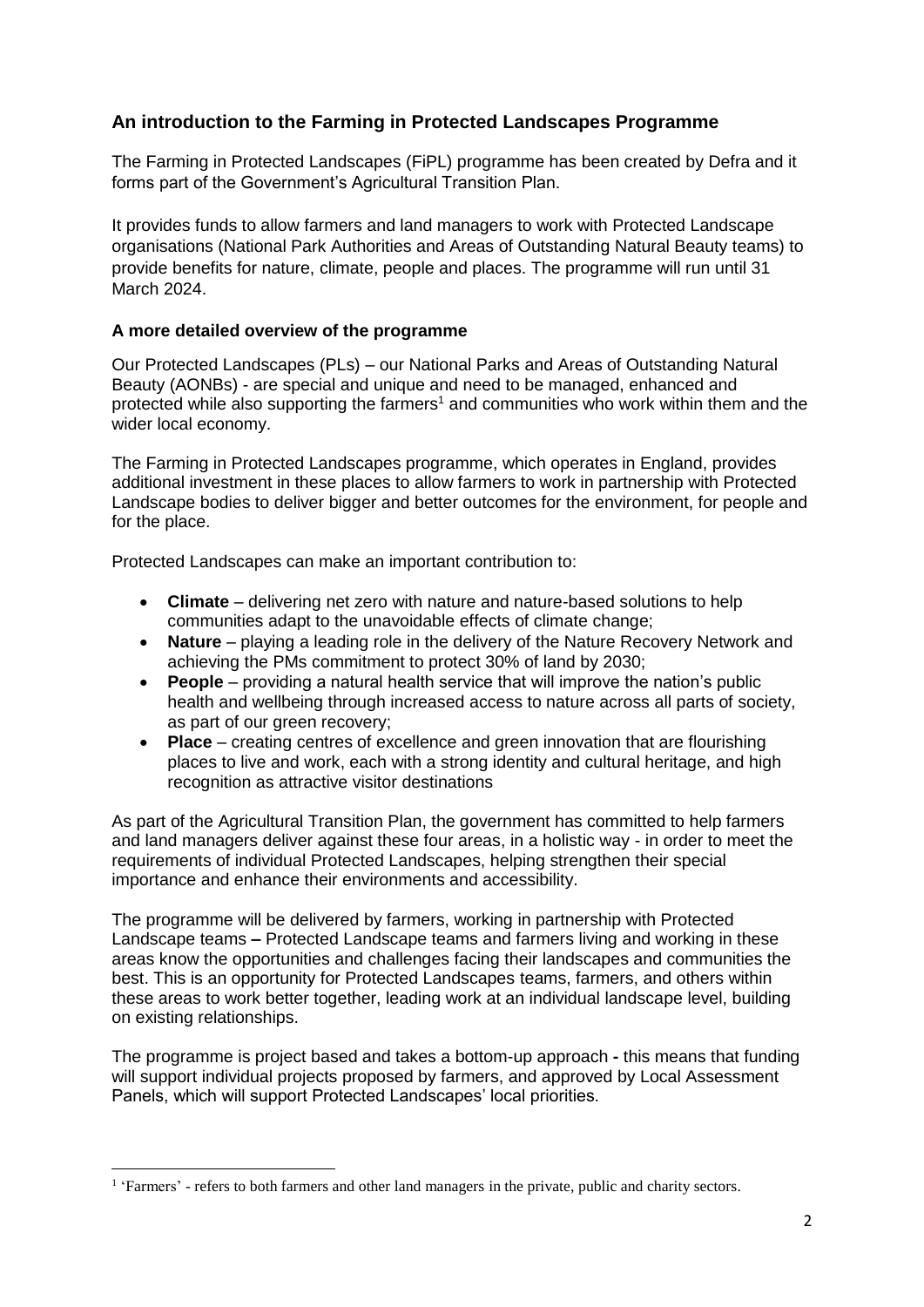This is a time limited programme (2021-2024) to provide additional investment in our most special places - it will work alongside – not in competition with - existing schemes and add value where it is most needed. Over the longer term, Defra would envision the Sustainable Farming Incentive, the Local Nature Recovery scheme and the Landscape Recovery scheme playing a specific part across these landscapes, with farmers who lead on Farming in Protected Landscape projects taking part in one of these schemes.

# <span id="page-2-0"></span>**When to apply**

The programme runs until 31 March 2024, and no FiPL funding or claims can continue beyond this date.

You can submit your application to the programme at any time, but as funding is limited and the programme is competitive, early applications are encouraged. You should talk to your Protected Landscape team in the first instance.

## <span id="page-2-1"></span>**Before you begin your application**

You should ensure you understand the guidance related to each section of the application before completing your application.

Before you apply for your project, you must make sure that you will be able to obtain all the consents and permissions required.

You are responsible for arranging all relevant consents, permissions, exemptions and written advice needed for your application. You will not be offered an agreement without all the necessary consents and permissions being in place.

To make sure you submit a valid application:

- identify the consents and permissions you need as soon as you start your application. This will depend on any designations attached to the land included in the application and on the activities and items that you are applying for in your application. You can speak to your Protected Landscape FiPL Officer for advice on this.
- contact relevant organisations for advice and consents, where required
- be able to provide your Protected Landscape with the evidence needed to support your application.

You may be unaware of some of the consents and permissions you need until after you have received advice. You should talk to your Protected Landscape FiPL Officer about the relevant organisations to contact for advice and to gain consent or permission.

Before beginning your application, you should also understand the application process for the programme.

You can find the application form on the website of your local AONB or National Park.

Before you apply

- 1. Speak to Nick Critchley, Wye Valley AONB Development Officer [\(development@wyevalleyaonb.org.uk](mailto:development@wyevalleyaonb.org.uk) / 07904 017982) for advice on the programme including to discuss your ideas, the payment rates and intervention rates for your project.
- 2. Check that you are eligible to apply.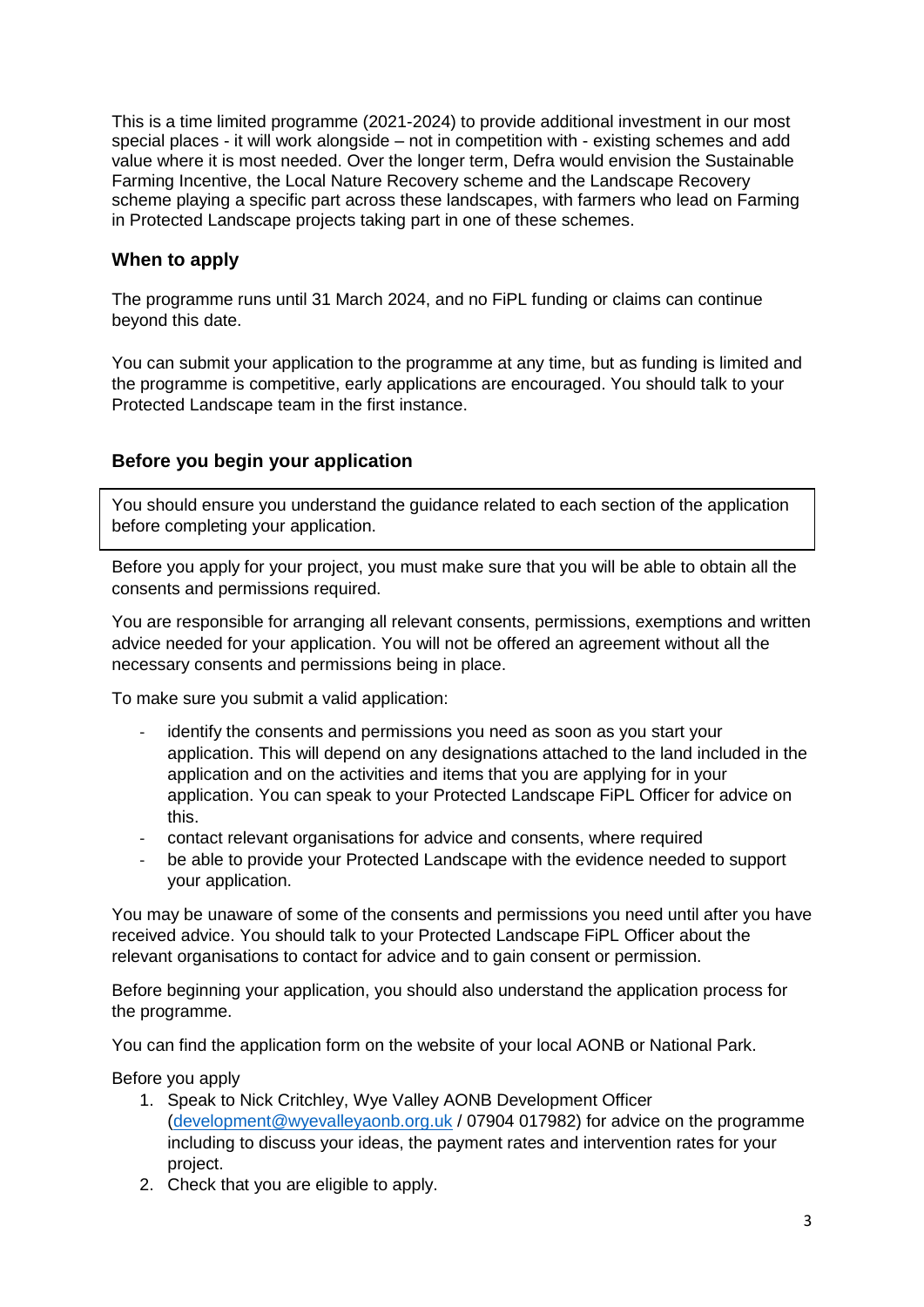- 3. Read the application questions, guidance and application checklist. Make sure you answer all the questions.
- 4. Keep in touch with the FiPL Officer over any queries &/or if you need assistance with the application process.
- 5. Have your supporting documents ready to submit with the application form.

How you apply

- 1. Confirm with the FiPL Officer that your application form and supporting information is correct and complete
- 2. Completed application forms should be submitted via email to [development@wyevalleyaonb.org.uk](mailto:development@wyevalleyaonb.org.uk) or by post to Wye Valley AONB Office, Hadnock Road, Monmouth. NP25 3NG.

Once you have applied

 You should expect to hear back from your Protected Landscape team within 10 working days of your application, with information on the next steps and when a decision on funding is expected to be taken.

## <span id="page-3-0"></span>**The assessment process**

The cost of your project will impact on how it is assessed.

| For projects with a total fund request of                                                                                                                                                                                                                                 | For projects with a total fund request of                                                                                                                                                                                                                                                                                                                                                                                                                                                                  |
|---------------------------------------------------------------------------------------------------------------------------------------------------------------------------------------------------------------------------------------------------------------------------|------------------------------------------------------------------------------------------------------------------------------------------------------------------------------------------------------------------------------------------------------------------------------------------------------------------------------------------------------------------------------------------------------------------------------------------------------------------------------------------------------------|
| over £5,000                                                                                                                                                                                                                                                               | under £5,000                                                                                                                                                                                                                                                                                                                                                                                                                                                                                               |
| Your application will be assessed by a<br>Local Assessment Panel made up of<br>experts from across your Protected<br>Landscape, including from the farming and<br>land management community, where you<br>project will be given a score using a<br>common scoring system. | Your application will be assessed by a<br>senior member from your Protected<br>Landscape team who has not been<br>involved in providing advice or guidance to<br>your application. They will assess and<br>score your application using the common<br>scoring system. If you submit more than two<br>applications for fund requests under £5,000<br>over the course of the programme, the third<br>and any further applications will be<br>assessed at the Local Assessment Panel<br>whatever their value. |

All projects will be assessed and scored using a common scoring system. You will be scored against the following categories which will be weighted differently for your final score:

- Project outcomes (40%)
- Value for Money (20%)
- Sustainability / legacy of project (20%)
- Ability to deliver (20%)

The scoring criteria can be found on pages 16-18 of this guidance document.

There are a number of requirements you must meet for your application to progress and these will be made clear in the application template. Your Protected Landscape team will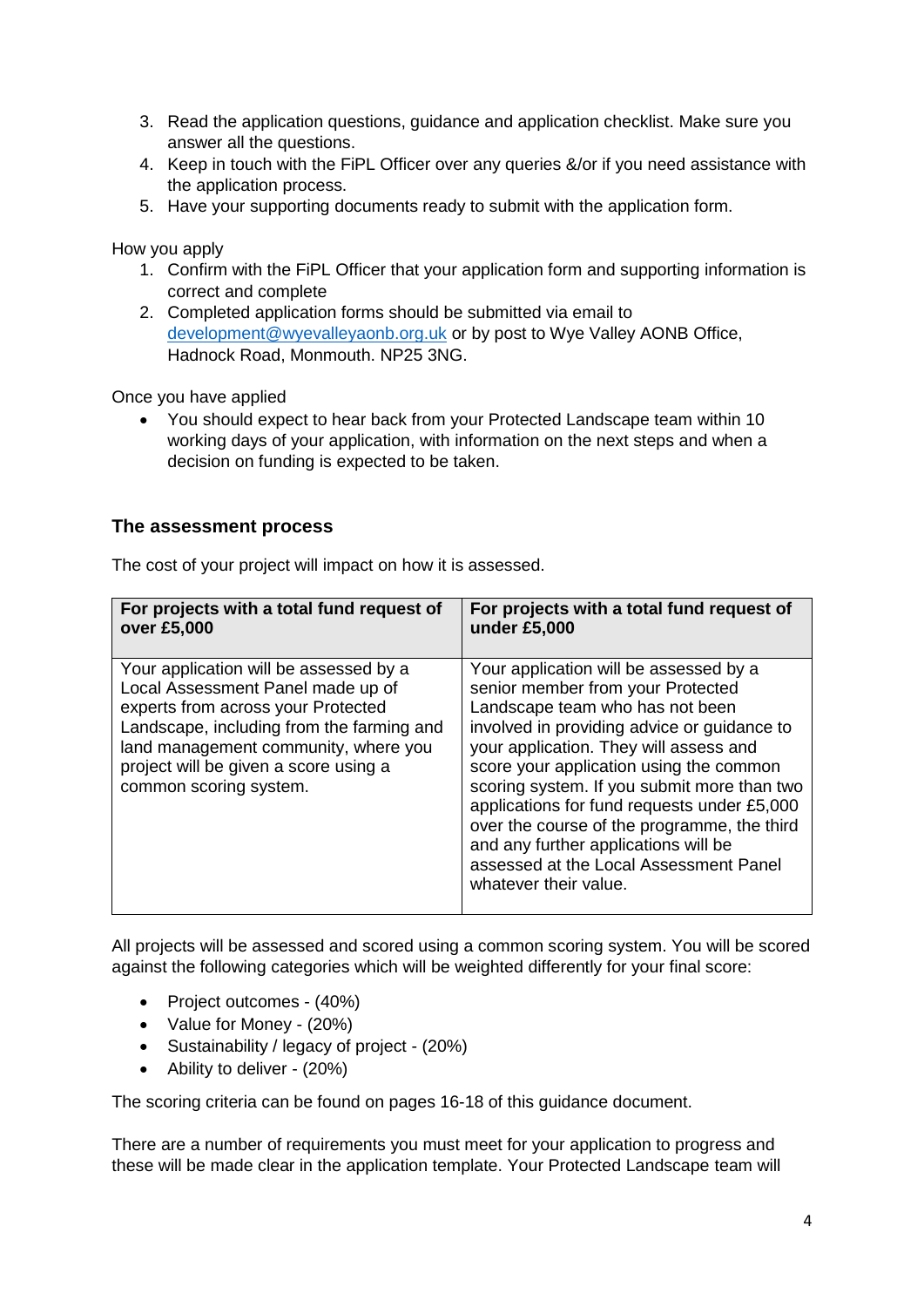<span id="page-4-0"></span>consider whether you meet the essential criteria for the programme (see under 'who can apply'). If you do not meet the essential criteria, your Protected Landscape team will not assess your application further.

# **Completing Section 1: Applicant Details**

*This section will ask you to provide details on who you are and what you do. This is to ensure that you are eligible to apply for FiPL funding.* 

Applications will be accepted from farmers and land managers within an AONB or National Park in England, or the Norfolk Broads. The programme may also support activity on other land where that activity can demonstrate benefit to the Protected Landscape, or the Protected Landscape organisation's objectives or partnership initiatives. Your Protected Landscape FiPL officer can advise on whether your land / project is eligible.

You can check if your land is within the boundaries of a protected landscape on the [MAGIC](https://magic.defra.gov.uk/MagicMap.aspx)  [mapping website.](https://magic.defra.gov.uk/MagicMap.aspx) Follow these steps:

- 1. select Designations
- 2. select Land-based designations
- 3. select Statutory
- 4. untick all boxes apart from Areas of Outstanding Natural Beauty (England) and National Parks (England).

This programme supports activity on the following areas and features within a protected landscape:

- Farmed or managed areas of arable and other crops, grasslands (temporary and permanent); moorland, woodland and scrub; heathland; in-stream and riparian areas and open waterbodies; land which is or is proposed to be the subject of re-wilding
- Non-farmed areas of a holding, including hardstanding, farmyards, agricultural buildings, historic structures, tracks;
- Protected sites e.g. SSSIs, SACs, SPAs, Ramsar sites or other wildlife rich sites such as wetlands or saltmarsh

Agricultural land is eligible even if it is not actively farmed. The definition of agricultural land is best defined by reference to the Valuation Office Agency definition at the following link: Part 6: part D - agricultural premises - [Rating Manual section 6: valuation practice](https://eur03.safelinks.protection.outlook.com/?url=https%3A%2F%2Fwww.gov.uk%2Fguidance%2Frating-manual-section-6-chhallenges-to-the-rating-list%2Fpart-6-part-d-agricultural-premises&data=04%7C01%7CFiPL%40defra.gov.uk%7C7bb39981523a4c29956f08d997a88596%7C770a245002274c6290c74e38537f1102%7C0%7C0%7C637707572318295220%7CUnknown%7CTWFpbGZsb3d8eyJWIjoiMC4wLjAwMDAiLCJQIjoiV2luMzIiLCJBTiI6Ik1haWwiLCJXVCI6Mn0%3D%7C1000&sdata=oPqMc%2F8OWhDRallQy%2F55LExNVMYeVgaDDYcEslKLswE%3D&reserved=0)

This programme does not support works on domestic property.

You can receive funding through the programme for work in the above places if you:

- Are a farmer or land manager (including individuals, charities and some public bodies)
- Are collaborating with an eligible farmer / land manager (or a group of farmers/land managers) to deliver an eligible project
- Own, or have management control of, all the land affected by the project, or have the formal consent of the person who does.

Applications will also be accepted from organisations and individuals delivering projects which are in support of the programme outcomes and the relevant Protected Landscape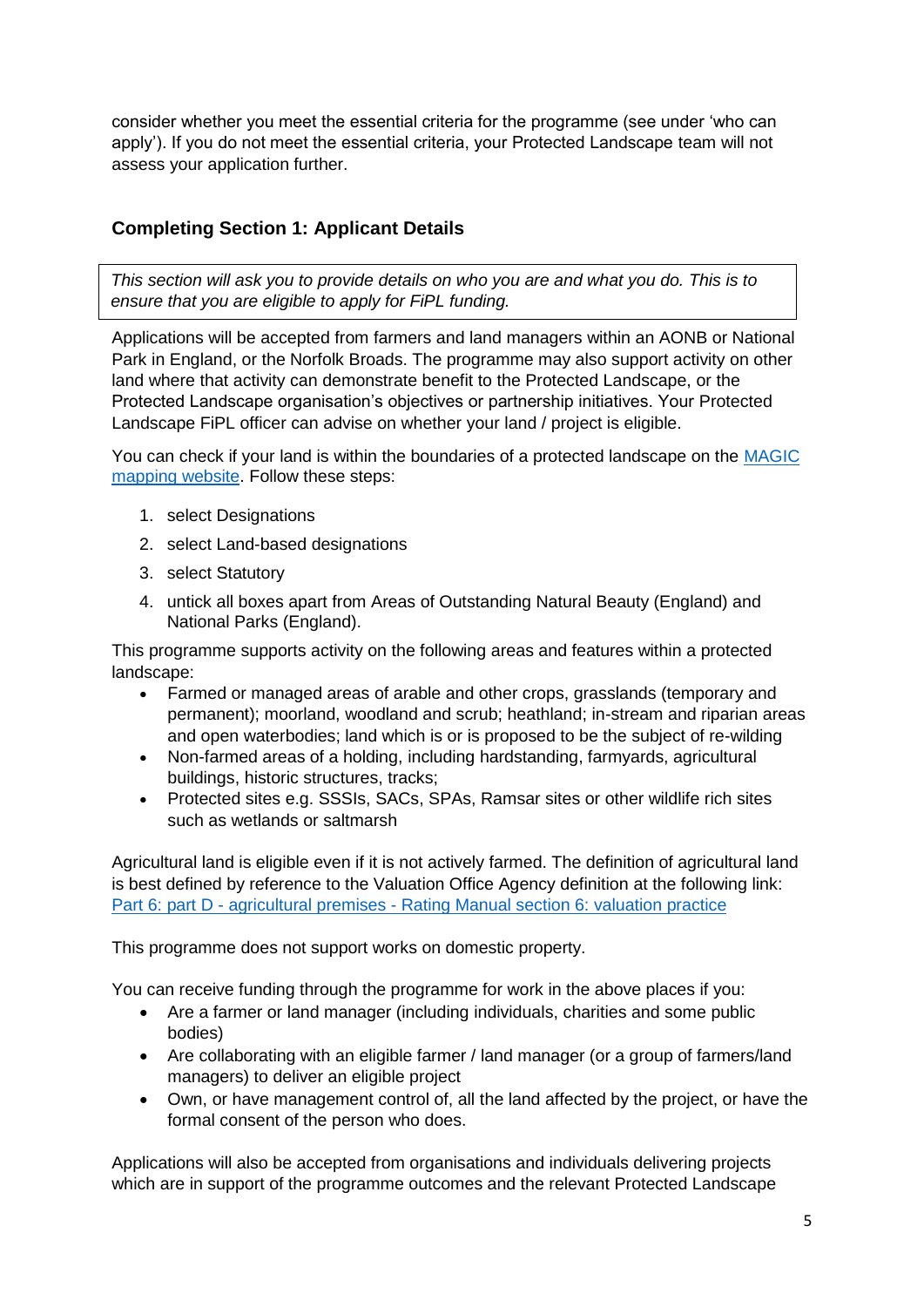Management Plan/Priorities, as long as they are applying in collaboration with a farmer or land manager.

| <b>Body/Organisation</b>                                                                                                                                                                 | Can I apply? | <b>Additional Information</b>                                                                                                                                                                                                   |
|------------------------------------------------------------------------------------------------------------------------------------------------------------------------------------------|--------------|---------------------------------------------------------------------------------------------------------------------------------------------------------------------------------------------------------------------------------|
| Government departments,<br>executive agencies and<br>NDPBs (for example,<br>Ministry of Defence, Forestry<br>Commission), with exception<br>of the bodies listed below in<br>this table: | <b>No</b>    | None                                                                                                                                                                                                                            |
| <b>Natural England</b>                                                                                                                                                                   | Yes          | For work on the National Nature<br>Reserves which goes beyond other legal<br>obligations                                                                                                                                        |
| Other public bodies<br>(including National Park<br>Authorities, The Broads<br>Authority, Conservation<br><b>Boards and AONB</b><br>Partnerships through their<br>accountable bodies)     | Yes          | Provided the work goes beyond the duty<br>of regard and other legal obligations                                                                                                                                                 |
| County, Unitary, District,<br>Parish Council and former<br>college farms                                                                                                                 | Yes          | None                                                                                                                                                                                                                            |
| Tenants of eligible public<br>bodies                                                                                                                                                     | Yes          | Ineligible where the work is already a<br>requirement of the tenancy agreement.<br>The public body must countersign the<br>application if the tenant does not have<br>security of tenure for the full term of the<br>agreement. |
| Tenants of ineligible public<br>bodies                                                                                                                                                   | Yes          | Ineligible where the work is already a<br>requirement of the tenancy agreement.<br>Tenants must have security of tenure for<br>the full term of the agreement, as the<br>public body cannot countersign the<br>application.     |
| Other organisations and<br>individuals                                                                                                                                                   | Yes          | Where the proposed activity or works is<br>in support of programme aims                                                                                                                                                         |

<span id="page-5-0"></span>A summary of bodies/organisations who are directly eligible

To be eligible to apply, you must have full management control and security of tenure of the land and activities in your application, for the full period of the agreement (including any durability or maintenance requirements);

You are required to declare in the application form that you have this necessary land management control or approval, as stipulated above, to be able to fulfil the requirements of all activities applied for in your application.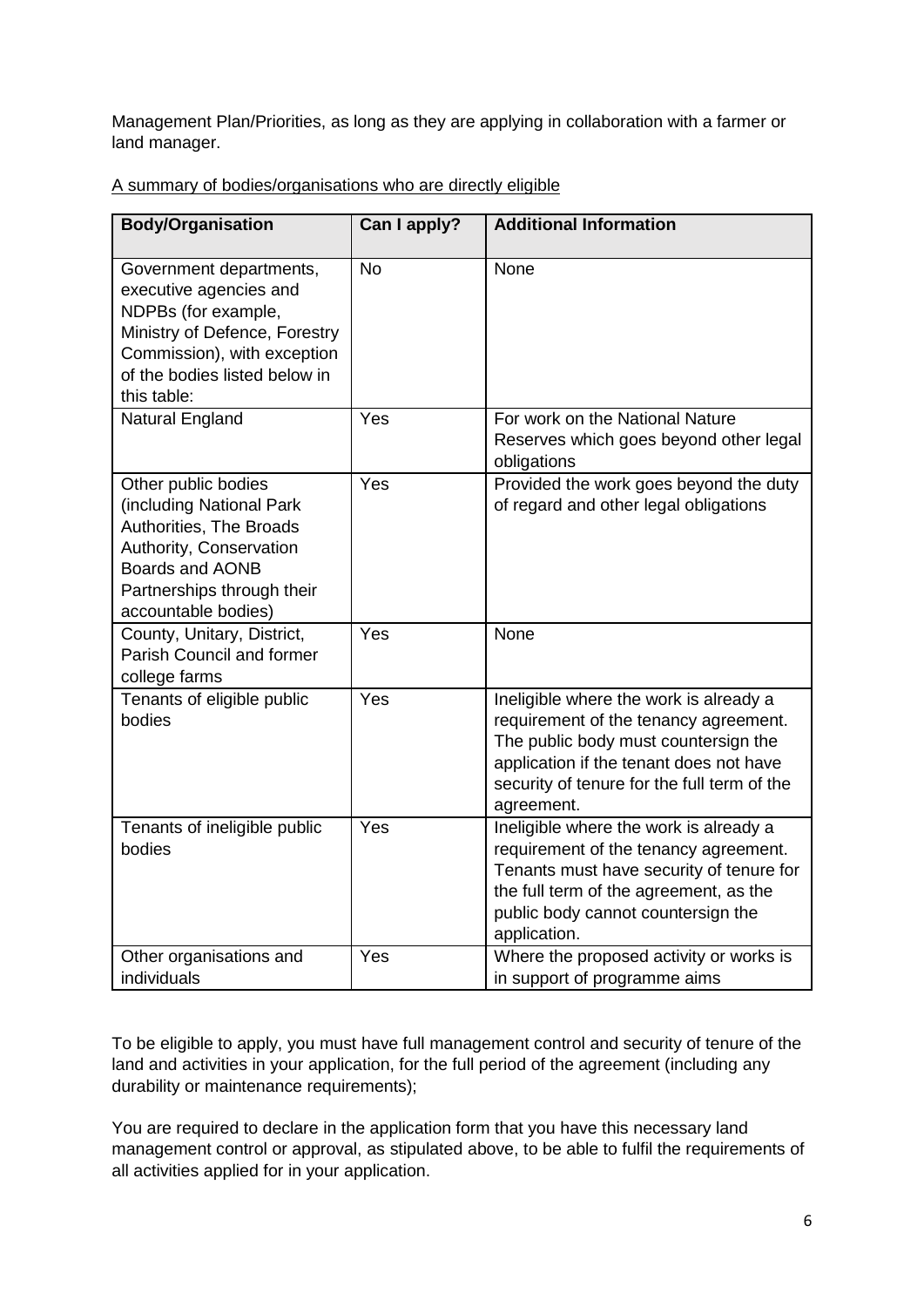If you do not have full control of the land and all such activities, you must get the written consent of all other parties who have management control of the land and activities for the entire period of the agreement and include evidence of approval with your application, or have a countersignature to the application from the landowner (s) / landlord.

If a landlord takes over an agreement from you, they must be eligible to do so.

If a claim were found to be incorrect or ineligible, agreements would allow Protected Landscape organisations to reclaim the money back from the applicant (if monies had been spent). If no monies had been spent, the contract would be cancelled.

## <span id="page-6-0"></span>**Tenancy**

If you are including land in an application that you occupy under a tenancy, including under the Agricultural Holdings Act 1986, Agricultural Tenancies Act 1995 (a Farm Business Tenancy) or equivalent, you must have:

- management control of this land for the duration of any commitments
- control of all the activities needed to deliver the project,
- the consent of the landlord as required.

#### <span id="page-6-1"></span>Landlords

If you are a landlord and can show that you have management control over land which has been let to a tenant, and the activities, you can include that land in an application.

#### <span id="page-6-2"></span>Common land, shared grazing and other collaborative projects

Common land is eligible for support through the Programme. You can apply as a landowner with sole rights, or as a group of commoners acting together. If you are applying on land over which others have rights, you must have agreement from all those who have a legal and active interest in the management of the land.

If the application is made by the landowner who owns the whole common and has sole use and rights to the land, the common can be entered as the landowner's holding.

Protected Landscape organisations and other bodies may be able to facilitate collaborative projects as a lead or responsible partner. Regardless of who applies, if the application is made by someone who does not have sole use of all the land and where there will be two or more beneficiaries to the agreement:

- an internal agreement must be established, signed by all the parties to the application, specifying the obligations placed on each person and the payments they may expect to receive
- a copy of this internal agreement will need to be submitted before the agreement can commence and may, during the agreement period, need to be supplemented by formal evidence that the internal agreement operates effectively e.g. minutes of recent meetings.
- in all cases where there are 5 or more parties benefiting from or contributing to the delivery of the agreement on common land, a more formal commons association must be established with officers to manage the association.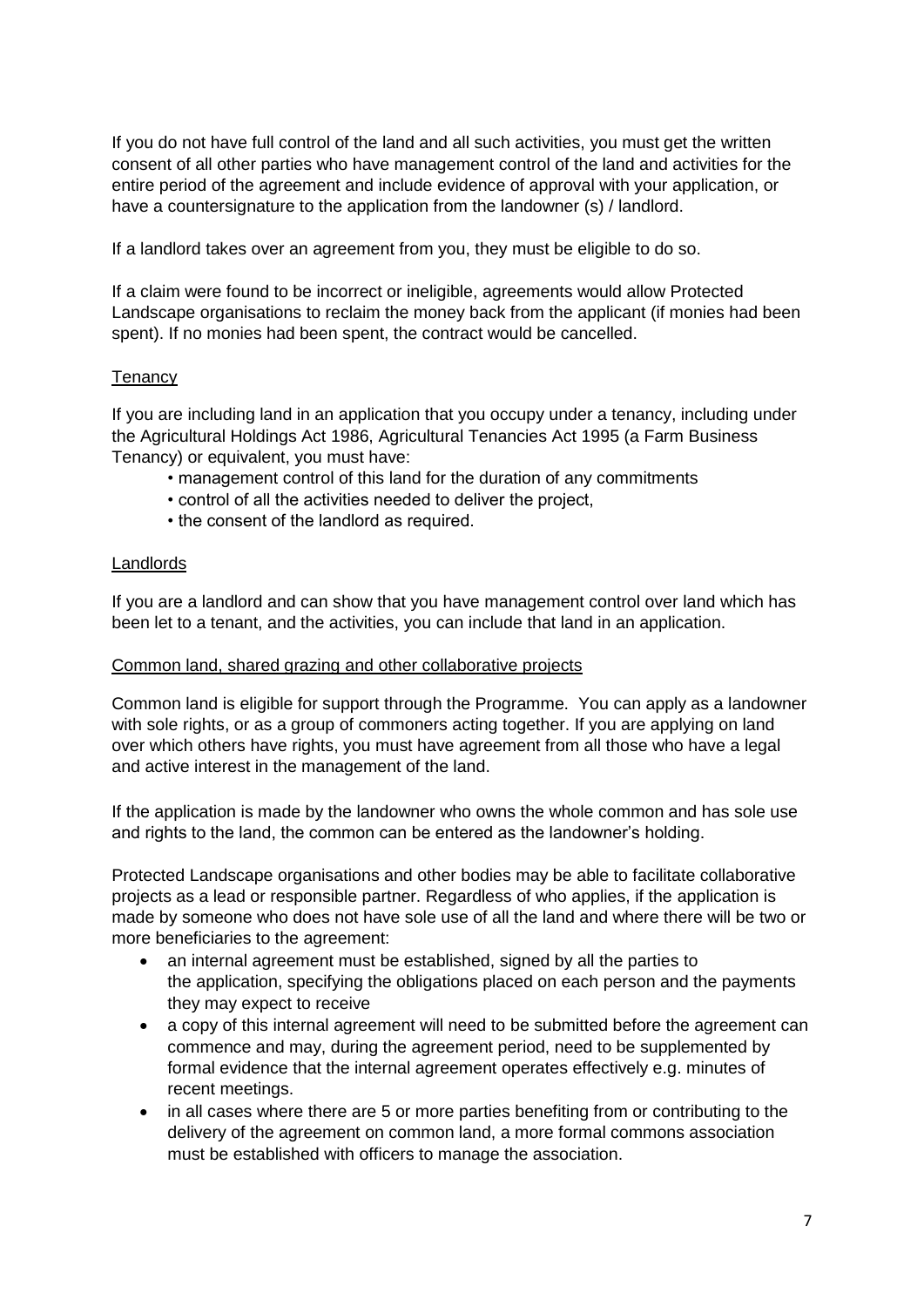#### <span id="page-7-0"></span>Collaborative Farmer groups

You can apply to the programme as part of a collaborative farmer group. To do so, you must complete Section 5 of the application template.

You can choose out of the below two options how you and your collaborative farmer group would like to apply.

You can:

- apply through a lead applicant, who takes on the task of distributing resources to the group, managing the application process and reporting on the progress of the project.
- apply through a third party that is not part of the collaborative farmer group but acting on the behalf of the collaborative farmer group (e.g. an environmental charity). The third party will distribute the resources to the group, manage the application process and report on the progress of the project.

If applying through a third party, this could be through your Protected Landscape body who may have experience of working with the whole group or some its members (this would be subject to a panel decision like all other applications). Your Protected Landscape body can make individual payments to farmers in the collaborative farmer group or pay for necessary works and activities directly. Your Protected Landscape body will distribute the resources to the group, manage the application process and report on the progress of the project.

You will need to have a partnership agreement(s) between the participants and the lead applicant / applicant body and you must enclose a copy of the partnership agreement (s) with your application. Your Protected Landscape team can support you to develop these if you do not currently have a partnership agreement.

| What happens if I am eligible | If your farm holding crosses the boundary of more      |
|-------------------------------|--------------------------------------------------------|
| to apply but my holding       | than one Protected Landscape and you are interested    |
| crosses the boundary of two   | in applying to the Farming in Protected Landscape      |
| <b>Protected Landscapes?</b>  | programme, please speak to an officer in either of the |
|                               | Protected Landscapes in which your holding lies. They  |
|                               | will be best placed to advise which Protected          |
|                               | Landscape body you should apply to.                    |
|                               |                                                        |

## <span id="page-7-1"></span>**Completing section 2: Project details**

*This section is designed to allow your Protected Landscape team to understand your project and where it will be delivered. This section also allows Protected Landscape teams to understand any risks of double funding and whether your project will be delivered on a protected site.* 

#### <span id="page-7-2"></span>Double funding

A project cannot get funding for activities or works that are already being funded by, you are applying for, or have already got funding from, another Government scheme or programme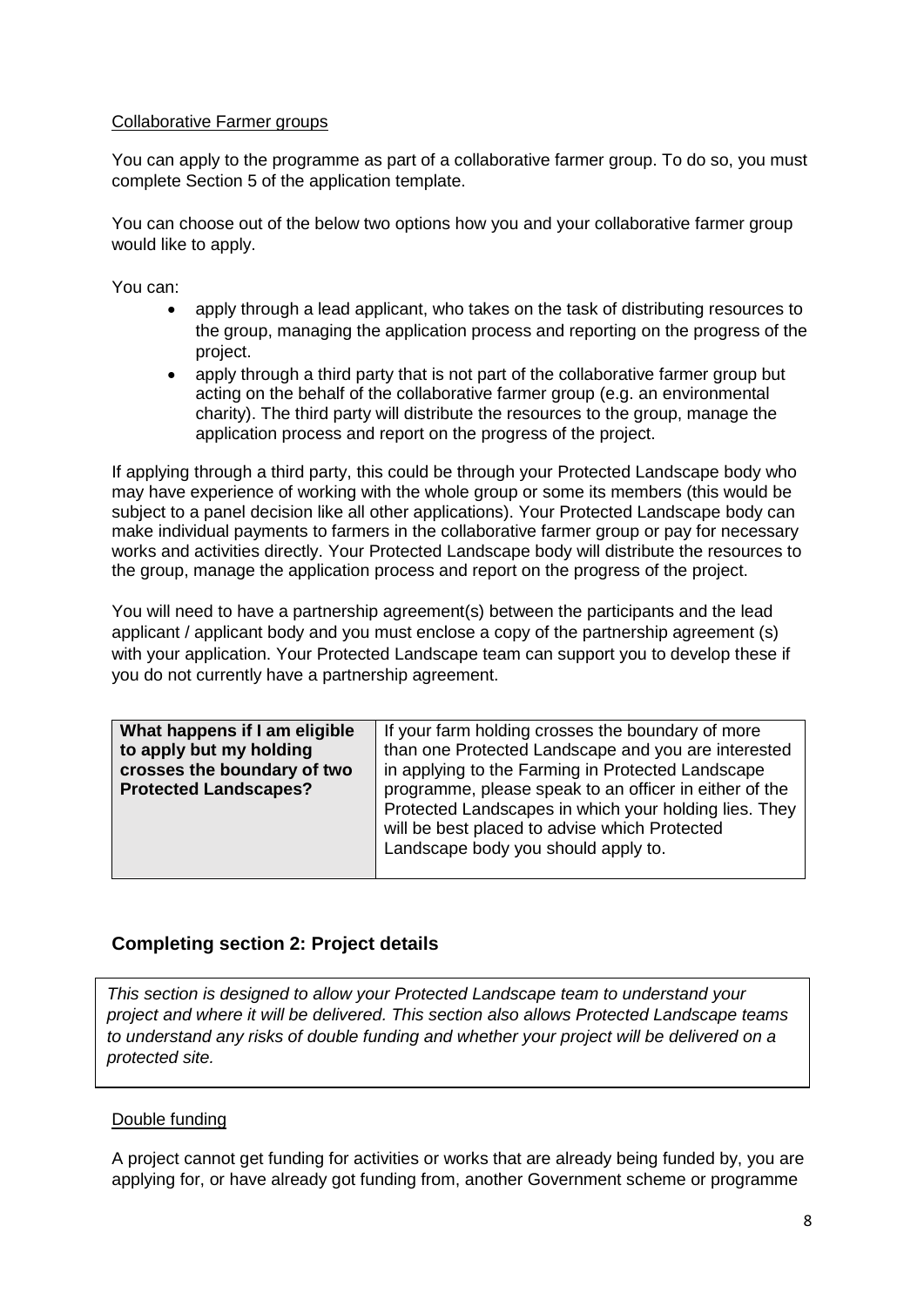as this would be double funding. Protected Landscape teams will assess whether there is risk of dual funding with projects and you will be asked to provide details to support these checks (e.g. SBI and parcel ID numbers).

<span id="page-8-0"></span>

| How does FiPL fit in with other                                  | It's important to recognise that the FiPL programme is                                                           |
|------------------------------------------------------------------|------------------------------------------------------------------------------------------------------------------|
| Government support for farming                                   | not an agri-environment scheme - it's a programme                                                                |
| and land management?                                             | supporting individual projects, enabling additional                                                              |
|                                                                  | investment where it is most useful. Being in an agri-                                                            |
|                                                                  | environment scheme isn't a barrier to receiving project                                                          |
| Your Protected Landscape team                                    | funding through the programme as long as you're not                                                              |
| will be able to provide you with<br>more details and advice, and | paid twice for the same work.                                                                                    |
| guide you through the                                            | Your project may also be part of and include other                                                               |
| application process.                                             | programmes or schemes on your farm that enhance or                                                               |
|                                                                  | complement the project outcomes, and if this is the case                                                         |
|                                                                  | it is important to demonstrate in your application how this                                                      |
|                                                                  | will be achieved. Although it is important to ensure that                                                        |
|                                                                  | there is no double funding for the same activity,                                                                |
|                                                                  | delivering with other projects or schemes is likely to                                                           |
|                                                                  | enhance the project scoring and wider benefits.                                                                  |
|                                                                  | If your project activity involves or impacts on other                                                            |
|                                                                  | government schemes, programmes or sites of                                                                       |
|                                                                  | environmental or historical interest, for example                                                                |
|                                                                  | Catchment Sensitive Farming, scheduled monuments or<br>a SSSI, it is important that you get the relevant support |
|                                                                  | and/ or advice such as from Natural England, Historic                                                            |
|                                                                  | England, Forestry Commission, Environment Agency or                                                              |
|                                                                  | from Catchment Sensitive Farming Officers (CSFOs).                                                               |
|                                                                  | Guidance for Catchment Sensitive Farming including                                                               |
|                                                                  | local contacts is on Gov.uk Catchment Sensitive                                                                  |
|                                                                  | Farming: reduce water and air pollution - GOV.UK<br>(www.gov.uk).                                                |
| Will receiving this funding stop                                 | Participants who are part of the Farming in Protected                                                            |
| me entering into new                                             | Landscapes programme should be well placed to enter                                                              |
| environmental land                                               | into environmental land management schemes once the                                                              |
| management schemes?                                              | programme ends. Participants will not automatically roll                                                         |
|                                                                  | into environmental land management scheme                                                                        |
|                                                                  | agreements from the Farming in Protected Landscapes                                                              |
|                                                                  | programme.                                                                                                       |
|                                                                  | Over the longer term, Defra would envision the                                                                   |
|                                                                  | Sustainable Farming Incentive, the Local Nature                                                                  |
|                                                                  | Recovery scheme and the Landscape Recovery scheme<br>playing a specific part across these our Protected          |
|                                                                  | Landscapes, with farmers who lead on the Farming in                                                              |
|                                                                  | Protected Landscapes programme projects taking part in                                                           |
|                                                                  | one of these schemes.                                                                                            |
|                                                                  |                                                                                                                  |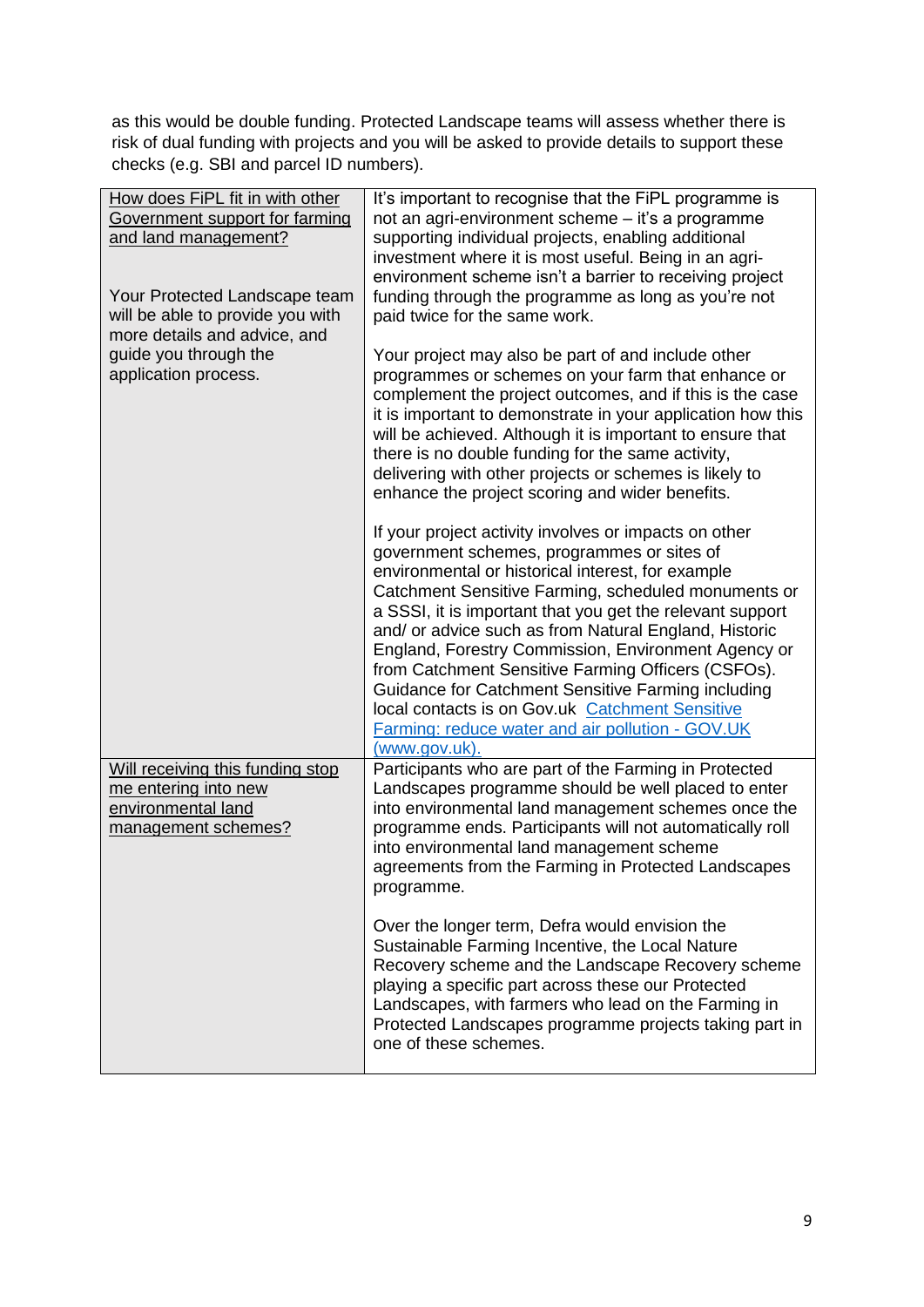# <span id="page-9-0"></span>**Protected Sites**

If your project or any proposed activity on your application is on, or has the potential to impact, a protected site such as a SSSI, you must ensure that you have the relevant consents, permissions or support before you apply.

You can check if your land includes or is next to a protected site by searching on Gov.uk at: [Find protected areas of countryside -](https://www.gov.uk/check-your-business-protected-area) GOV.UK (www.gov.uk)

The proposed activity and type of designation will determine who to contact and what consents or permissions are required. You will need to include details of the protected site on your application.

If your protected site is a SSSI, you must refer to [Sites of special scientific interest:](https://www.gov.uk/guidance/protected-areas-sites-of-special-scientific-interest)  managing your land - [GOV.UK \(www.gov.uk\)](https://www.gov.uk/guidance/protected-areas-sites-of-special-scientific-interest) to see if your activity requires Natural England consent, and complete a SSSI Consent form [Give notice and get consent for a planned](https://www.gov.uk/government/publications/request-permission-for-works-or-an-activity-on-an-sssi)  activity on a SSSI - [GOV.UK \(www.gov.uk\).](https://www.gov.uk/government/publications/request-permission-for-works-or-an-activity-on-an-sssi)

If the land on which the activity is taking place is designated as a protected site, your application must have the support from the relevant body responsible for the protected site designation as well as demonstrate how it will help to maintain or improve its management or condition.

# <span id="page-9-1"></span>**Completing section 3: Project application**

*In this section you will need to present to demonstrate what your project is and why FiPL should support it.* 

FiPL does not have a prescribed list of eligible project activities. Your project will instead need to deliver for at least one of the Programme themes; Climate, Nature, People and Place.

You will need to demonstrate how your project:

- (1) Delivers against at least one of the Programme outcomes and to provide the details of any partners with whom you have chosen to work. There are four themes in which the programme outcomes are defined by; Climate, Nature, People and Place.
- (2) Connects to the priorities of your Protected Landscape's management plan, as laid out by your local Protected Landscape team

You speak to your Protected Landscape team for advice on the types of projects that this programme can deliver.

#### <span id="page-9-2"></span>Protected Landscapes management plans

You will also need to ensure that your project helps deliver the Wye Valley AONB Management Plan 2021-2026. The Management Plan is available to download here: <https://www.wyevalleyaonb.org.uk/caring-for-wye-valley-aonb/management-plans/>

**Wye Valley AONB Management Plan** identifies 16 Landscape Management Zones [LMZ] (outlined in Table 2 and Map 2 of the Plan). The 'Features' of each LMZ are crossreferenced to the Special Qualities [SQ] of the AONB (which are detailed in Table 8 of the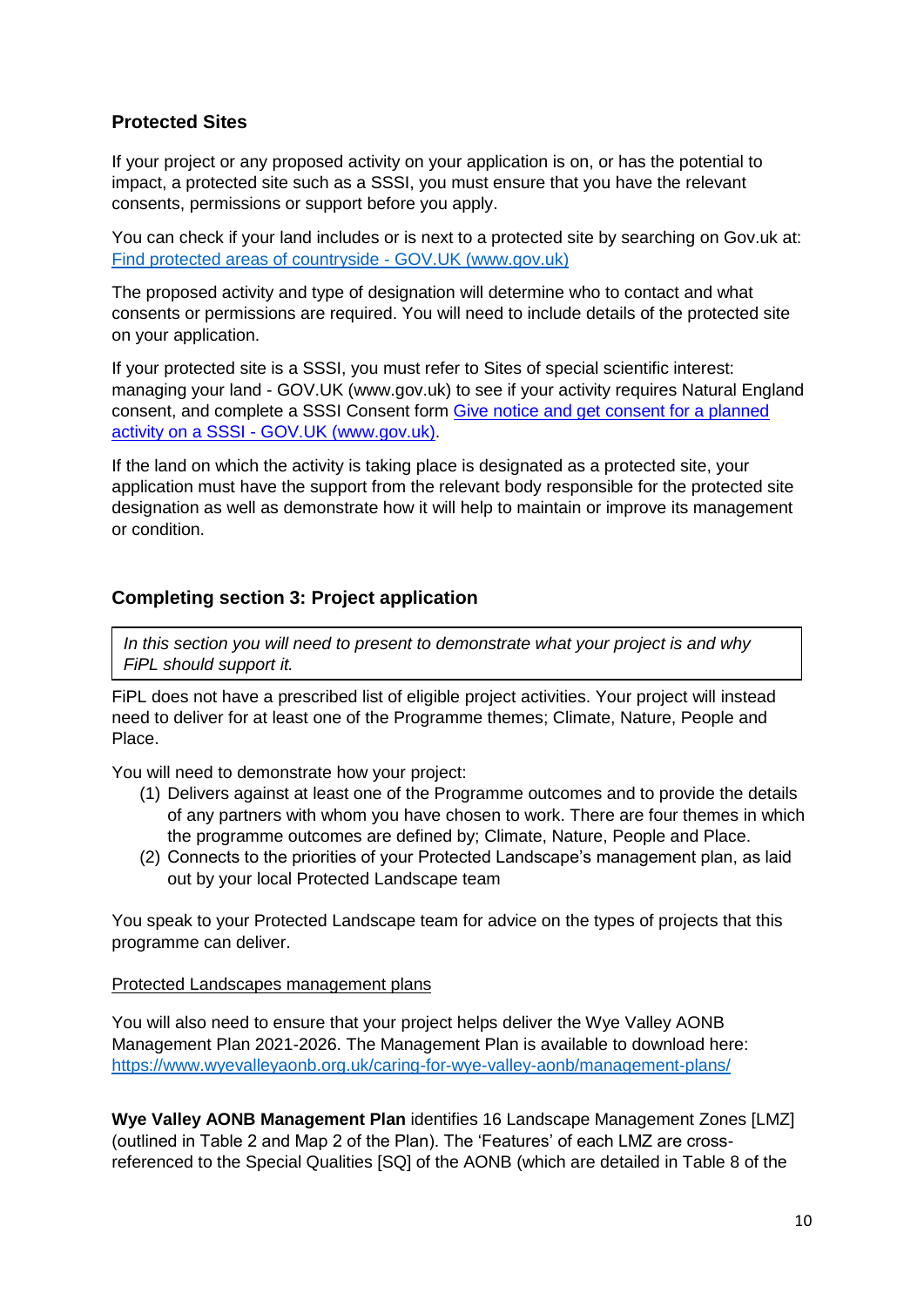Plan). There are also Strategic Objectives [WV-] under various Themes. Of particular relevance are the following Themes and aims:

Landscape (section 8.1)

 to conserve and enhance the natural beauty of the landscape in the Wye Valley AONB, with its natural and cultural features and processes and the Special Qualities and features of the Landscape Management Zones.

Biodiversity (s8.2)

 to conserve, enhance and restore, the biodiversity of the AONB through robust ecological networks

Geodiversity (s8.3)

 to conserve and enhance sites that are important for the scientific and general understanding, appreciation and enjoyment of the geodiversity heritage of the AONB.

Historic Environment (s8.4)

 to conserve and sympathetically manage the historic environment and cultural heritage of the AONB and promote engagement with and understanding of it.

Farming (s8.5)

 to foster viable farming enterprises that manage the land in ways that conserve and enhance the natural resources and local distinctiveness of the AONB.

Woodlands, Trees & Forestry (s8.6)

 to ensure woodlands and trees throughout the Wye Valley AONB are managed sustainably in a way that protects and enhances the outstanding ancient woodland character of the area, and provides economic, environmental and social benefits.

Economy and Rural Regeneration (s10.2)

 to foster viable rural enterprises that derive benefit from and enhance the natural resources and local distinctiveness of the AONB.

Sustainable Tourism (s11.1)

 Sustainable tourism, based upon the natural beauty and local distinctiveness of the AONB, continues to enrich the lives of visitors, operators and employees while contributing positively to the conservation and enhancement of the area.

Recreation & Access (s11.2)

 People continue to enjoy active recreation in the Wye Valley that does not detract from the natural beauty of the area.

Appreciation and Understanding (s11.3)

 People's appreciation and understanding of why the area is designated is increased.

For further advice on the types of projects that this programme can deliver please speak to your Protected Landscape team.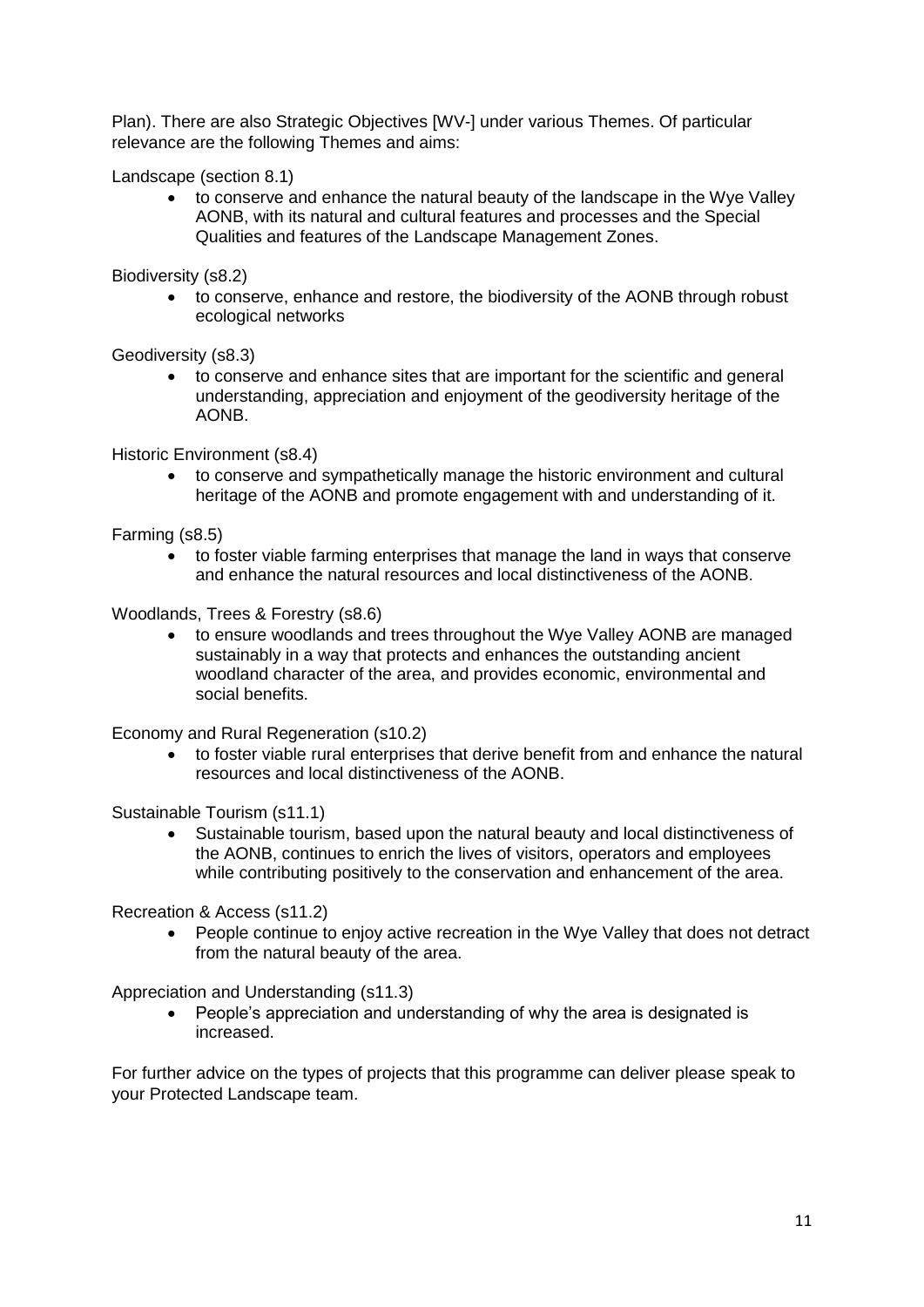# <span id="page-11-0"></span>**Programme outcomes**

The outcomes, of which you will need to demonstrate that your project delivers against at least one, are listed below under four key themes:

| <b>Climate</b>                                                                                                                                                                                                                                                                                                       |                        | <b>Nature</b>                                                                                                                                                                                                                                                                                                                                 |
|----------------------------------------------------------------------------------------------------------------------------------------------------------------------------------------------------------------------------------------------------------------------------------------------------------------------|------------------------|-----------------------------------------------------------------------------------------------------------------------------------------------------------------------------------------------------------------------------------------------------------------------------------------------------------------------------------------------|
| More carbon is stored and/or sequestered<br>Flood risk has been reduced<br>Better understanding among farmers, land<br>managers and the public as to what different<br>habitats and land uses can deliver for carbon<br>storage and reduced carbon emissions<br>The landscape is more resilient to climate<br>change | $\bullet$              | There is a greater area of wildlife<br>rich habitat<br>There is greater connectivity<br>between habitats<br>Existing habitat is better managed<br>for biodiversity<br>There is an increase in biodiversity                                                                                                                                    |
| <b>People</b>                                                                                                                                                                                                                                                                                                        |                        | <b>Place</b>                                                                                                                                                                                                                                                                                                                                  |
| There are more opportunities for people to<br>explore, enjoy and understand the landscape<br>There are more opportunities for more diverse<br>audiences to explore, enjoy and understand the<br>landscape<br>There is greater public engagement in land<br>management, for example through volunteering              | $\bullet$<br>$\bullet$ | The quality and character of the<br>landscape is reinforced or<br>enhanced<br>Historic structures and features<br>are conserved, enhanced or<br>interpreted more effectively<br>There is an increase in the<br>resilience of nature friendly<br>sustainable farm businesses,<br>which in turn contributes to a more<br>thriving local economy |

| What sort of         | Projects brought forward under the third of the Place outcomes -                                                                     |
|----------------------|--------------------------------------------------------------------------------------------------------------------------------------|
| projects can support | There is an increase in the resilience of nature friendly sustainable                                                                |
| 'an increase in the  | farm businesses, which in turn contributes to a more thriving local                                                                  |
| resilience of nature | economy - must deliver this in balance with and directly linked to                                                                   |
| friendly sustainable | other programme outcomes across the four themes. An activity                                                                         |
| farm businesses'?    | funded and scored under this outcome cannot be the same activity                                                                     |
|                      | that is funded or scored against one of the other outcomes – it must                                                                 |
|                      |                                                                                                                                      |
|                      | be additional, proportionate and supporting activity delivering                                                                      |
|                      | against, and in balance with, at least one other outcome.                                                                            |
|                      |                                                                                                                                      |
|                      | For example, machinery can only be funded where its intended use                                                                     |
|                      | and cost proportionally supports FiPL activity, such as the cost of a                                                                |
|                      | seed harvester used for collecting of donor wildflower seeds will                                                                    |
|                      | need to be proportional to the area of wildlife sites it is being spread                                                             |
|                      | to or the biodiversity benefits being achieved. Another example is                                                                   |
|                      | introduction of facilities for visitors, this cost and intended purpose                                                              |
|                      | would need to be for supporting other FiPL activity such as bringing                                                                 |
|                      | and enabling visitors in to experience a rewilding project or nature                                                                 |
|                      | reserve of a proportionate value                                                                                                     |
|                      |                                                                                                                                      |
|                      | High cost items may fail the value for money test unless they are                                                                    |
|                      | delivering against multiple other outcomes                                                                                           |
|                      |                                                                                                                                      |
|                      | This outcome is not intended to support all commercial activity on                                                                   |
|                      | farms. Business resilience and productivity measures to help                                                                         |
|                      |                                                                                                                                      |
|                      |                                                                                                                                      |
|                      | businesses improve productivity, profitability, and environmental<br>sustainability are better suited to funding through the Farming |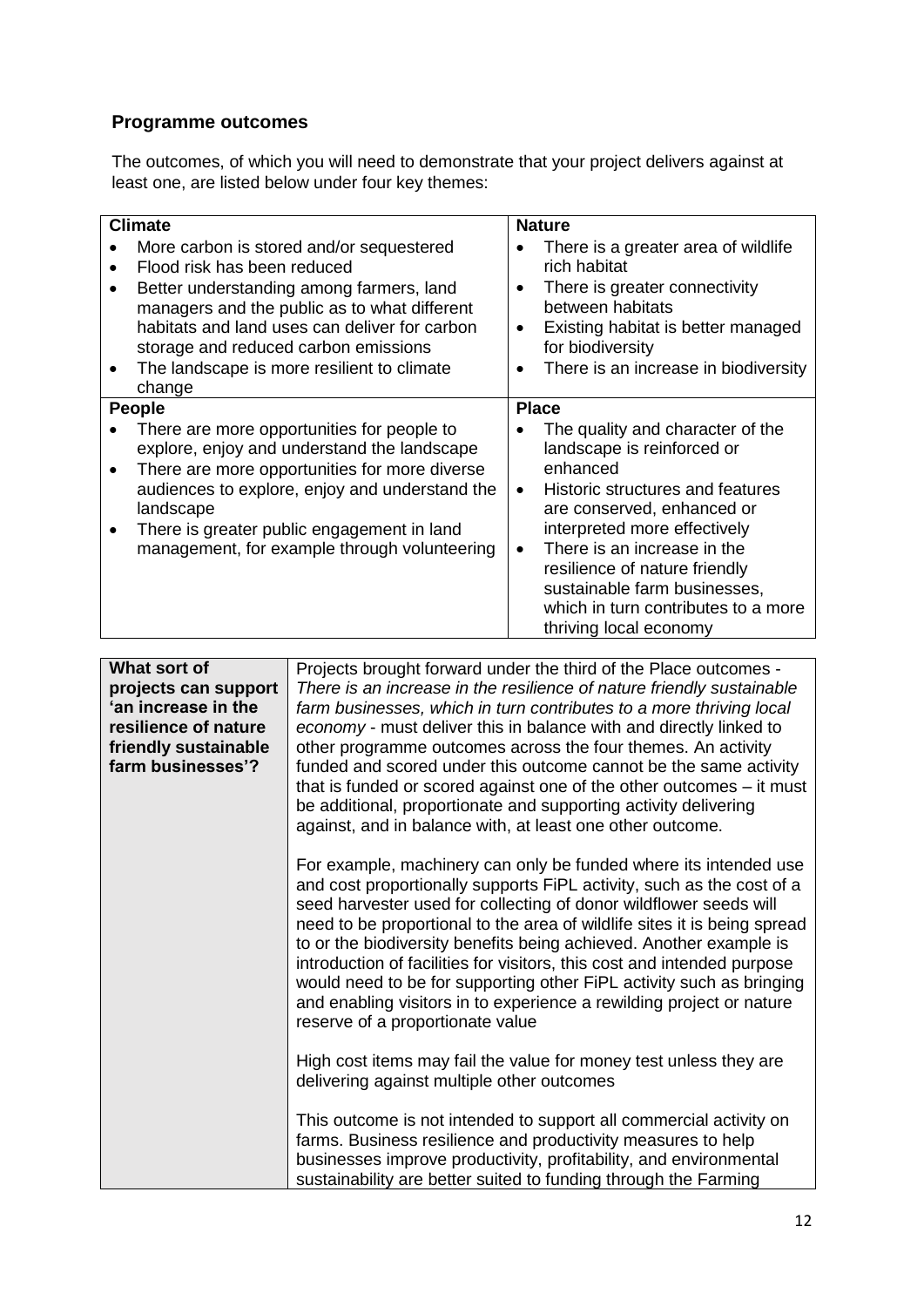| Investment Fund which provides grants towards farming equipment  |
|------------------------------------------------------------------|
| and technology, water management and slurry management.          |
| Additional funding support may emerge as part of development and |
| improvements to existing offers or as new schemes.               |
|                                                                  |

Examples of the types of work or projects that are relevant to the outcomes of this programme could include

- Creating scrapes, ponds or other wetland to support a variety of wildlife
- Providing new or easier access opportunities, links to the Public Rights of Way network, or providing interpretation of farming, nature and heritage
- Parking improvements at a key site to provide safe access to popular walking routes and reduce congestion for visitors and for local residents
- Restoring drystone walls or hedges
- Conserving historic features on a farm, such as lime kilns or lead mining heritage
- Action to reduce carbon emissions, or the use of plastics, on a farm

#### <span id="page-12-0"></span>What about energy generation?

Energy generation should not typically be seen as delivering an outcome within the Climate theme or as part of the FiPL programme. A project using a form of renewable energy for energy generation is only eligible for that part where it is provided solely for the purpose of contributing to a wider FiPL project activity itself. For example, you might have a small wind turbine which solely powers a classroom where students will learn about the feature. Where energy generation is supported, the renewable energy feature will need to demonstrate value for money within the project outcomes. Renewables cannot be included in a FiPL project if they have any form of feed in tariffs or are connected to the National Grid. Solar parks or solar arrays will not be eligible. Any form of energy audit included in an application must be part of a wider project delivering measurable FiPL project outcomes.

FiPL should not be used as a means of gaining other renewables incentives, for example from a third party provider or energy incentive scheme.

#### <span id="page-12-1"></span>**FiPL agreement lengths**

You are required to enter a proposed project start date and end date on your application, and your agreement duration will be discussed with the Protected Landscape team as part of the application process. No agreement will continue beyond the end of the programme, 31 March 2024, and all agreements and payments will end by this date.

Your onward grant agreement will set out your grant agreement expectations including your responsibilities and requirements. You will not need to maintain any natural, cultural and access activities you deliver as part of the programme after your agreement period ends.

You must maintain capital infrastructure such as fences, gates or restored buildings for 5 years from the completion date.

You must maintain machinery assets such as brush harvesters for grassland restoration for 5 years from the purchase date.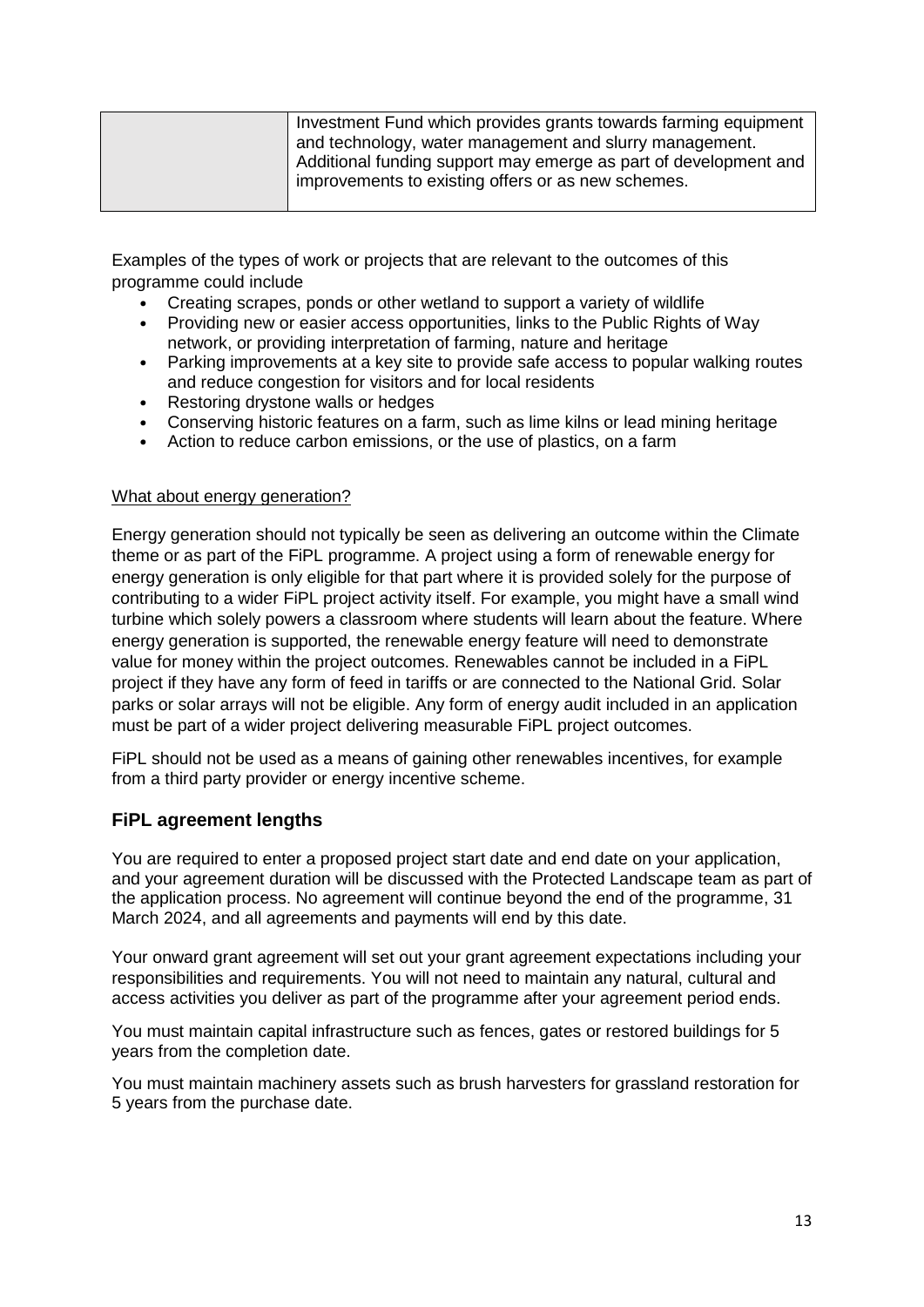## <span id="page-13-0"></span>**Proportionate project evaluation**

Project evaluation is an important part of the design of the FiPL programme to help inform future schemes and programmes.

By applying through the FiPL programme you will be expected to participate in a proportionate project evaluation with your local Protected Landscape team and, if required, feed into programme evaluation led by an external evaluation team.

## <span id="page-13-1"></span>**Completing Section 4: Project costs**

*This section focuses on the costs for your project. You should discuss your project with your FiPL officer before completing this section.*

## <span id="page-13-2"></span>Maximum & minimum grant allowance

The maximum grant you can apply for through this programme is £35,000 in either financial year, up to a total of £70,000 over the two years for multi-year and multiple output projects.

There is no minimum grant you can apply for through this programme.

#### <span id="page-13-3"></span>Capital and Revenue Spend

You can apply for both capital and revenue spend. You will be required to provide a full breakdown of costs against activity on your application. Applications are financial year dependant so costs must be identified against the correct financial year in which the activity is to be completed and claimed.

Revenue spend is where funding is provided to deliver land management activity to achieve the Farming in Protected Landscape outcomes and objectives.

Capital spend is a one-off itemised cost where funding is provided to purchase or invest in a physical item or asset (capital item). Capital items can be natural landscape features (such as trees, hedgerows and ponds) or built (such as fencing, water, infrastructure, buildings, machinery and equipment).

Revenue spend is paid on an annual basis, 50% in advance and 50% in arrears. Capital spend is paid on completion of the item or activity

A capital item will be expected to proportionally support wider FiPL outcomes and activity. For example, funding of machinery must reflect and be proportionate to the area or quantity of activity and the FiPL outcomes being managed by the machinery. Fencing, for example, will be expected to support the introduction of grazing or to support FiPL land management, or items such as those to deliver water or air quality outcomes will be expected to support the wider catchment.

Environmental surveys, management plans or studies such as those for biodiversity, carbon, species or habitats may be eligible, but only where they have clear objectives and actions to deliver wider FiPL activity or longer term FiPL related objectives beyond the term of the programme.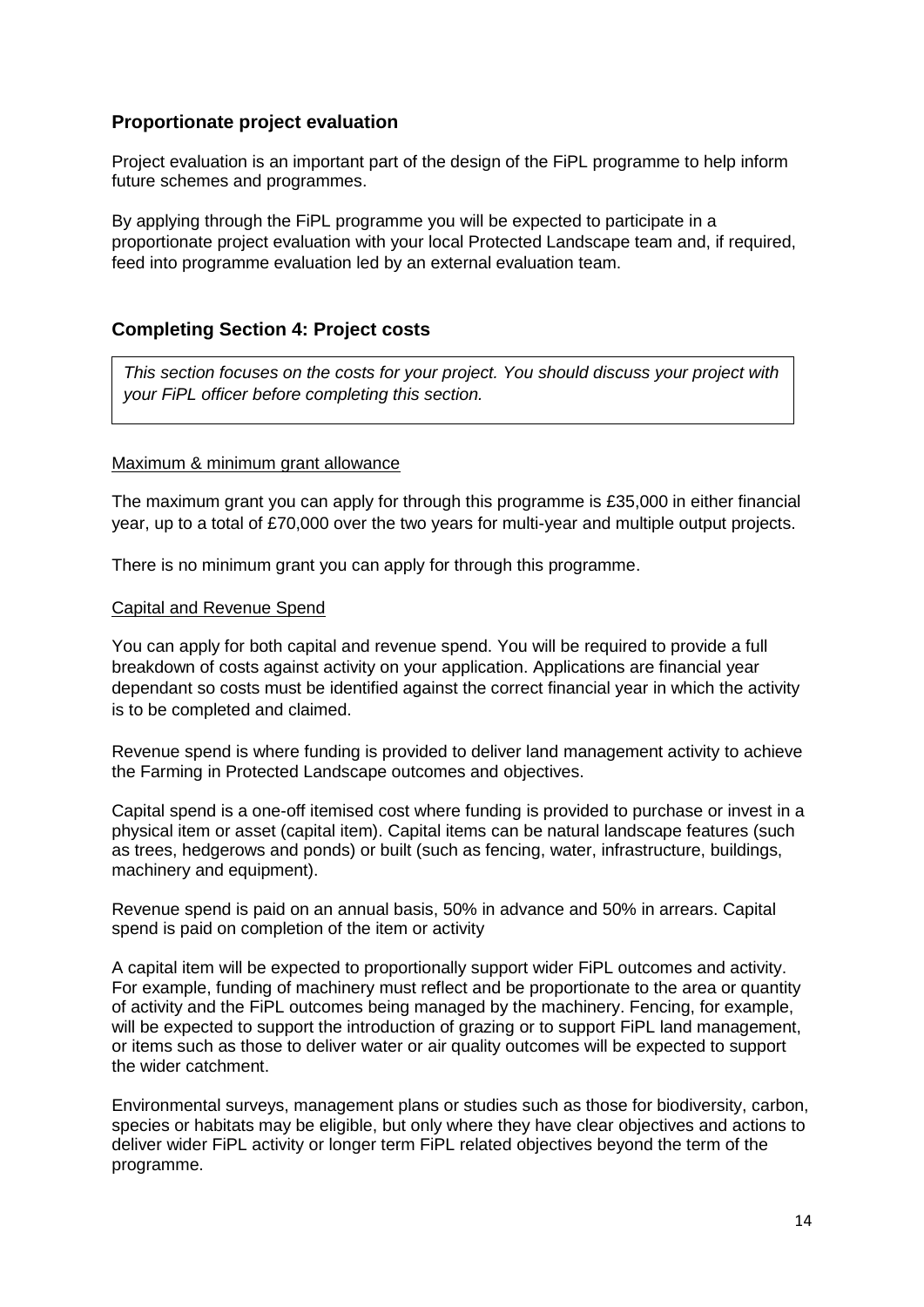GPS cattle collars (virtual fencing systems) may be funded in limited circumstances and for native breed at risk cattle where they are used to deliver clear FiPL and Protected Landscape conservation grazing benefits and outcomes.

Capital spend does not include items outside of the definition above, such as the purchase of livestock, vehicles (mechanised conveyance vehicles) such as Tractors, Quadbikes, Gators, ATVs, 4wd trucks, etc, or renewables where they have any form of feed in tariff or if connected to the National Grid. Second-hand machinery is not eligible. For further advice on what revenue or capital items can be applied for please speak to your Protected Landscape team.

#### <span id="page-14-0"></span>Payment and Intervention Rates and providing quotes

The purpose of the programme is to enable additional support where it is most needed for farmers and other land managers in Protected Landscapes – and delivering for climate, nature, people, and place. As with Countryside Stewardship, some projects that achieve these ends will inevitably have a commercial dimension, and this factor is reflected accordingly in the payment rates.

You should be aware that the programme is designed to fund additional activities that deliver our programme goals in ways that are most effective for local areas. It will not provide subsidy for normal private sector interests. All applications will be rigorously reviewed to ensure there is no overlap with other programme funding or grant schemes. For any further queries on this matter, please contact your Protected Landscape team.

Where there is an equivalent Countryside Stewardship or Farming Investment Fund rate for the work or activity you want to do, that rate will also be used in the Farming in Protected Landscapes programme.

Where you are applying to fund an item or activity for which there is no equivalent standard payment rate, you will need to get quotes for the work on an actual cost basis. Normally a minimum of 3 comparative quotes are required. Your Protected landscape team can advise you on this.

Funding on an actual cost basis will be at a percentage intervention rate based on commercial gain and benefit to you. Where the project supports a clear commercial gain to you then you can be paid up to 40% of eligible costs, and if the project generates some commercial benefit to you but is primarily delivering public goods, then this could be paid up to 80% of eligible costs. Only in exceptional cases where the project has no commercial or financial benefit to you could you be paid up to 100% of the eligible costs.

The intervention rate will consider the benefit beyond the immediate or direct costs to you, for example the longer-term benefit to you or your farm, the asset value, or any wider or indirect commercial use or benefit to you or your business such as grazing benefit, operational or farm management practices. The intervention rate is an 'up to' percentage rate, and a lower rate may be offered due to the competitive nature of the programme and the budget available. Your Protected Landscape team will discuss the intervention rate(s) with you when you apply.

A project may consist of a range of items with equivalent schemes activity and actual cost bespoke items, specific to the project being proposed and outcomes being targeted. You may also have different payment and intervention rates for the different activities that make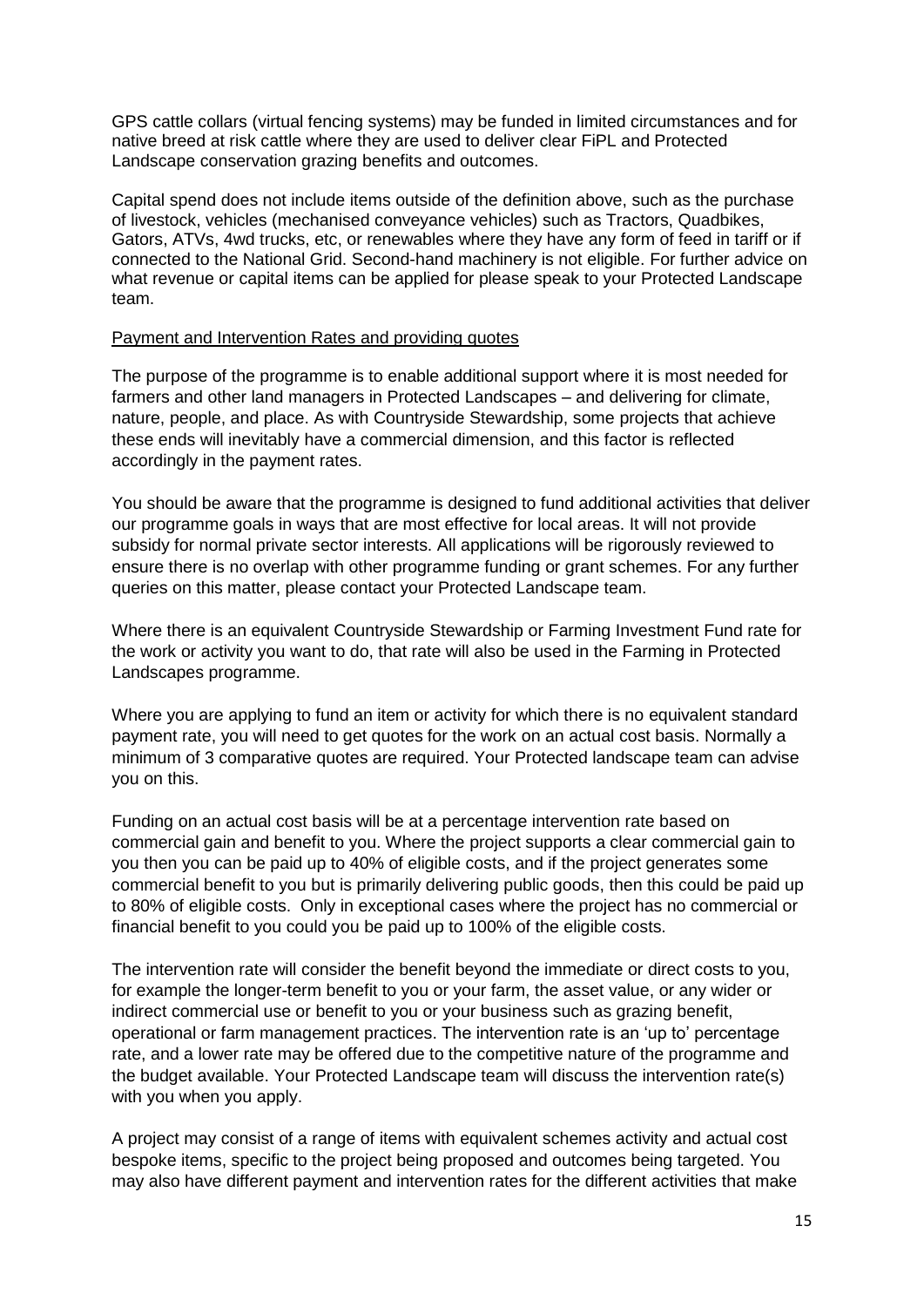up your project. Funding on an actual cost basis may also be underpinned or in combination with other Countryside Stewardship equivalent options on the same land, where the option requirements do not conflict. By combining option(s) on the same area, where they do not conflict, multiple objectives can be met.

You may also want to be paid to do the work yourself rather than through a contractor. This is possible providing it is appropriate for the project and represents a reasonable rate for the job, compared against contractor quotes or benchmarked against known costs locally or standard comparative costs.

Please speak to your Farming in Protected Landscape officer for advice on payment rates and intervention rates.

#### <span id="page-15-0"></span>Match funding

Applications with match funding may increase their value for money scoring and chances of being offered an agreement as part of the assessment process.

If you want to use third party funding you will be required to provide details including value, source(s) and terms of the third-party funding on the application form.

Applicants will be eligible to use third party funding for Farming in Protected Landscape projects as long as the source of the third party funding is not from the Exchequer.

Match funding applies to third party funding only and does not include any contribution of your own funds to the project.

If your project includes any match funding, you must describe what this is and attach details including value, terms and source(s) of match funding with your application.

The total value of the match funding should be entered in the Project costs table and the Project Funding Summary in the application template.

#### <span id="page-15-1"></span>**Completing section 5: Collaborative farmer groups**

*This section only needs to be completed for collaborative farmer group applications.* 

In order to progress a collaborative group application, you will need to have or secure a partnership agreement (s) with all participants in the project's collaborative farmer group and yourself/your organisation (the third party). You must enclose a copy of the partnership agreement (s) for the application to progress. If your group has a constitution, please email/include this with your application.

#### <span id="page-15-2"></span>**Completing section 6: Declaration and close of application**

In signing the application, you will need to confirm that you have full authority and capacity to sign and submit the application and have the necessary land management control or approval to be able to fulfil the requirements of all activities applied for. In doing so, you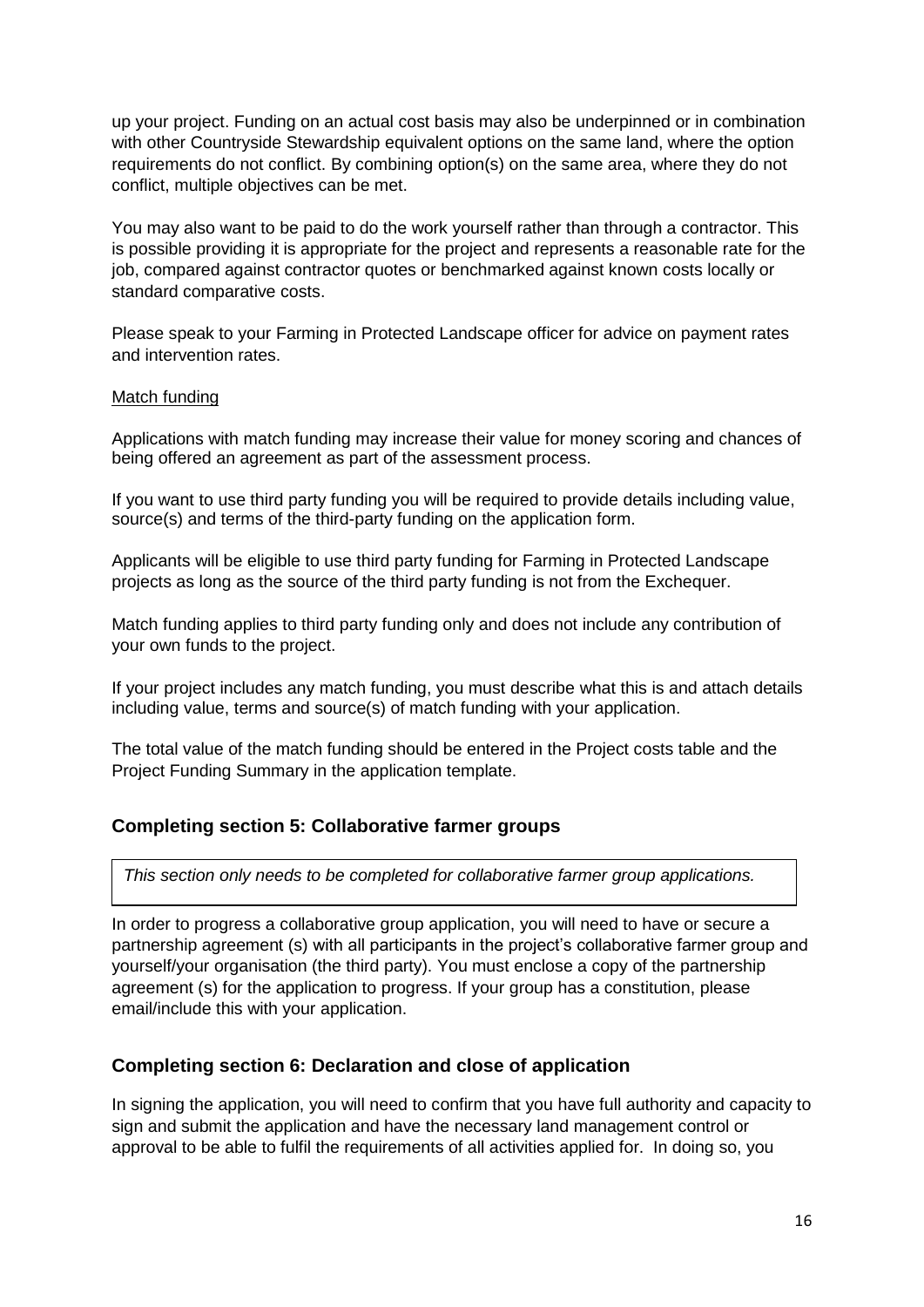consent to the sharing of your information provided in your application for the monitoring of the programme and to complete dual funding check processes.

# <span id="page-16-0"></span>**Scoring criteria**

## **A. The project**

Projects should score highly, dependent on:

- the extent to which the project demonstrates that it is maximising the opportunity of the project to deliver outcomes across the themes of the programme
- the extent to which the project demonstrates that it will contribute towards the Protected Landscape's management plan / priorities
- the extent to which the project demonstrates that it will deliver the outcomes of the programme:
	- o For Climate
		- more carbon being stored, sequestered or both
		- **•** reduced flood risk
		- a better understanding among farmers, land managers and the public as to what different habitats and land uses can deliver for carbon storage and reduced carbon emissions
		- a landscape that's more resilient to climate change
	- o For Nature:
		- **a** greater area of wildlife-rich habitat
		- **greater connectivity between habitats**
		- **•** better management of existing habitats for biodiversity
		- increased biodiversity
	- o For People
		- **nore opportunities for people to explore, enjoy and understand the** landscape
		- **nd more opportunities for diverse audiences to explore, enjoy and** understand the landscape
		- **The areater public engagement in land management, for example through** volunteering
	- o For Place
		- enhancing or reinforcing the quality and character of the landscape
		- **historic structures and features being conserved, enhanced or** interpreted more effectively
		- **EXT** an increase in the resilience of nature-friendly sustainable farm businesses, which contributes to a more thriving local economy (it must deliver this along with other outcomes)
- the extent to which the project maximises the opportunity to work with other farmers and land managers to deliver outcomes

## **B. Ability to deliver**

Projects should score highly if they:

- demonstrate clearly the resources available to enable delivery of the FiPL project to the required standard necessary to deliver the FiPL project outcomes.
- show the roles of those involved in the project, demonstrating how they will contribute to the project's delivery
- demonstrate a clear capability to deliver the FiPL project in the timeframe required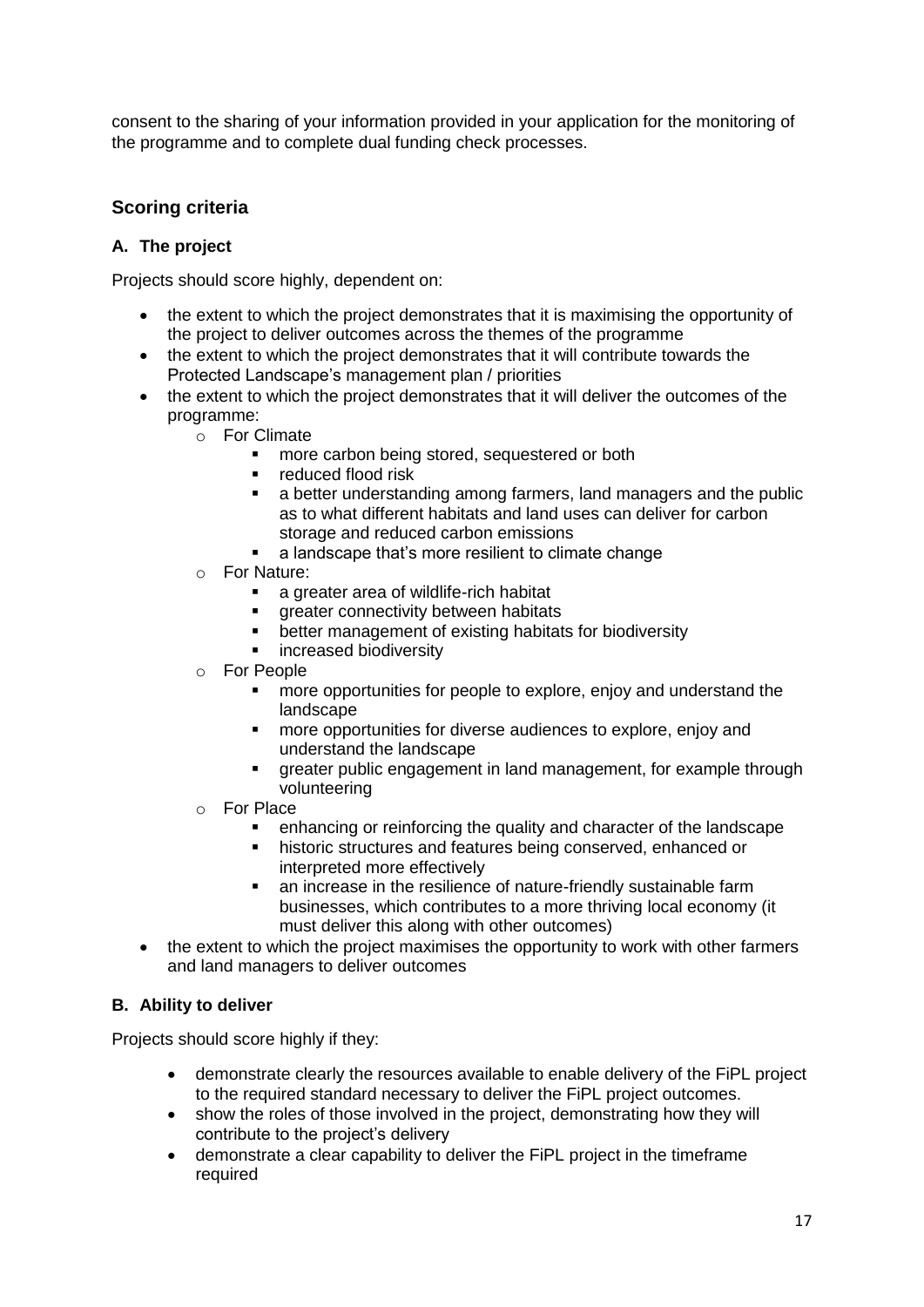- demonstrate that the steps taken to deliver the project are appropriate and achievable
- demonstrate how they will measure the progress of the project in meeting the intended FiPL outcomes

## **C. Sustainability / legacy of projects**

Projects should score highly if they:

- demonstrate that the project outcomes will have a lasting positive impact for the Protected Landscape and others once the programme of funding concludes
- demonstrate how the project will continue to maintain and build on the FiPL programme themes for the longer term.
- demonstrate an increase in sustainable farm business resilience

#### **D. Value for Money**

A strong approach to delivering value for money should be demonstrated throughout the whole application.

Projects should only score highly if they:

- are the most cost-effective way of delivering the desired FiPL outcomes
- are able to justify the need for the bespoke purchase, where appropriate
- clearly demonstrate the project costs with evidence to support the costs (e.g., alignment to other Defra payment rates and with comparative quotes provided)
- demonstrate why FiPL is the most effective route to funding to achieve the project outcomes
- are seeking an intervention rate that is the minimum necessary to deliver the project outcomes.
- are making use of additional funding sources, such as match funding, where appropriate

# <span id="page-17-0"></span>**Payment**

If you application is successful, you will be issued with an **Onward Grant Agreement**, setting out the terms and conditions of the agreement including the Project Details, Approved Purposes and Claim Schedule.

Claims are paid by your Protected Landscape organisation in arrears on completed and verified activity, against paid and receipted invoices if on an actual cost basis. To be eligible for payment, you must undertake the works for the Approved Purposes as described in your Onward Grant agreement. Your Protected Landscape team will discuss with you as part of the application process of the commitments and verification of completed activity as part of your onward agreement.

## <span id="page-17-1"></span>**Evaluation**

Defra are funding an external contractor to review the effectiveness of the programme and show what Protected Landscapes bodies can deliver in partnership with farmers and land managers. Successful applicants will need to commit to participating in the programme evaluation; the input expected will be proportionate to the level of funding received.